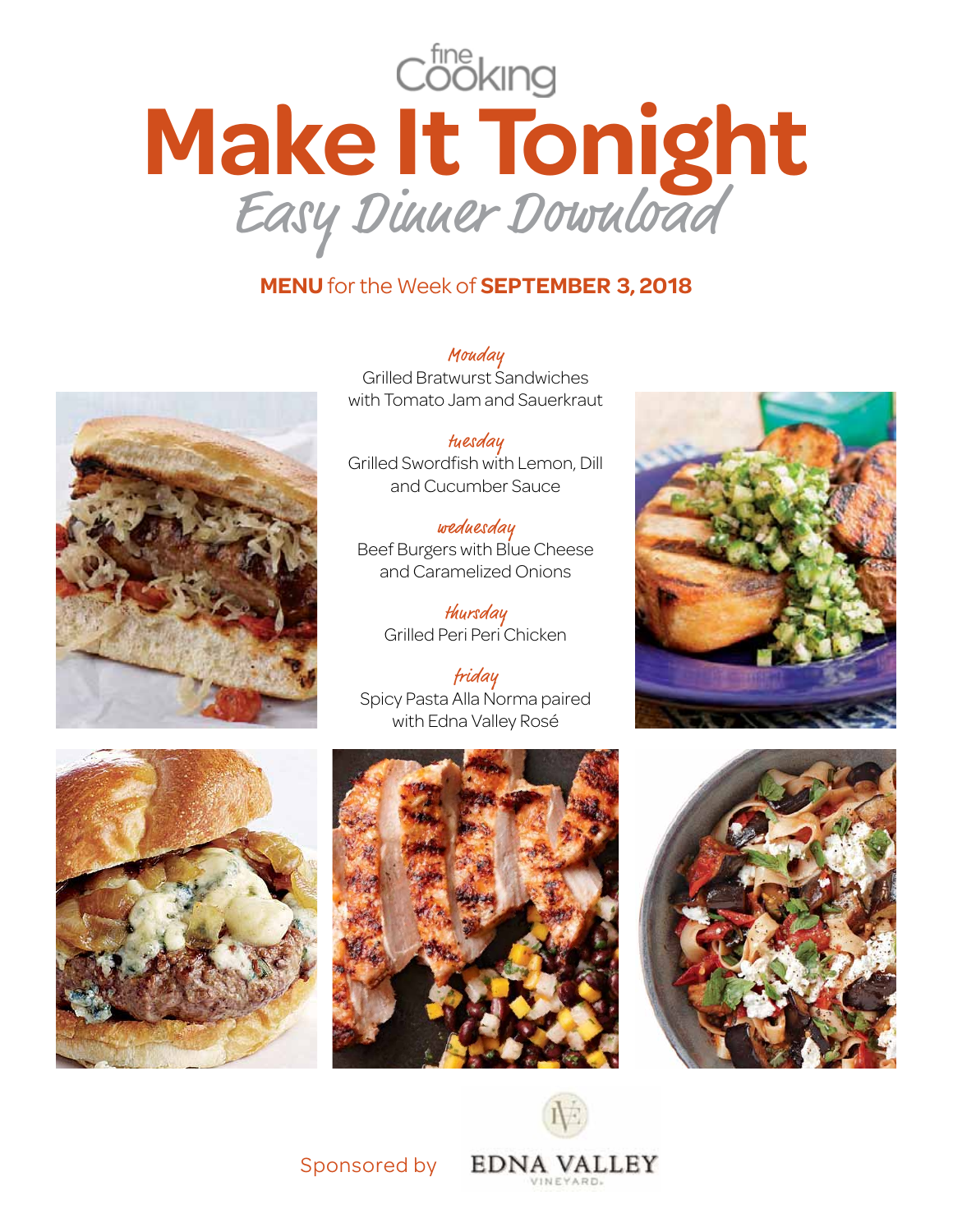

Monday **m**: Bratwurst Sandwiches with Tomato Jam and **Sauerkraut** 

**Fresh Produce**  $\Box$  2 lemons  $\Box$   $\Box$ 

 $\Box$  3 lb. ripe tomatoes  $\Box$  6  $\Box$  1-1/<sub>2</sub> lb. Italian eggplant (about

1 Tbs. minced shallot  $\ddot{\mathbf{t}}$ 8 cloves garlic **the G** 

1 medium English cucumber 2 medium yellow onions w

1 small bunch fresh basil **G** 1 small bunch fresh dill **the** 

1 small bunch fresh tarragon 1 small bunch fresh mint **C** 1 small bunch fresh thyme  $\bf{m}$ 

2 medium) **O** 



Tuesday **D**: Grilled Swordfish with Lemon, Dill & Cucumber Sauce



 $We$ dnesday $\mathbf{w}$ : Beef Burgers with Blue Cheese and Caramelized Onions



Thursday **th**: Grilled Peri Peri Chicken



Friday **O**: Spicy Pasta Alla Norma

## **SHOPPING LIST**

## **Meat and Dairy Items**

- $\Box$  Six 1-1/4-inch-thick swordfish steaks (6 to 8 oz. each)  $\mathbf{t}$
- $\Box$  1-1/2 lb. ground beef (preferably 85% lean) @
- $\Box$  4 skin-on boneless chicken breast halves **th**
- $\Box$  4 uncooked bratwursts (about 1- $\frac{1}{4}$  lb.)  $\omega$
- 4 oz. blue cheese, crumbled (about 1 cup) w
- $\sqrt{1/3}$  cup fresh ricotta or  $\frac{1}{4}$  cup grated Grana Padano or Parmigiano-Reggiano, for serving
- 2 Tbs. unsalted butter

## **Other Groceries**

- 4 hoagie sandwich rolls (m)
- 4 brioche or challah rolls
- $\overline{\phantom{a}}$  12 oz. fettuccine  $\overline{\phantom{a}}$
- 1 cup bagged sauerkraut m
- 1/3 cup lower-salt chicken broth
- $1/4$  cup peri-peri sauce  $1/4$

## **Pantry Staples**

- $1/4$  cup, plus 6 Tbs. extra-virgin olive oil **to 0 0**
- $\Box$  3 Tbs. vegetable oil  $\Box$   $\Box$ 
	- 1 Tbs. Dijon mustard
- 1 Tbs. Worcestershire sauce (preferably Lea & Perrins)
- 1 Tbs. apple cider vinegar  $\blacksquare$
- $\Box$  2-1/2 tsp. granulated sugar  $\Box$
- 1 to 1- $1/2$  tsp. crushed red pepper flakes **O**
- 1 tsp. dried oregano f
- $\frac{1}{2}$  tsp. cumin seed  $\frac{1}{2}$
- Kosher salt
- Black peppercorns **m**

Side-dish ingredients are not included in the shopping list.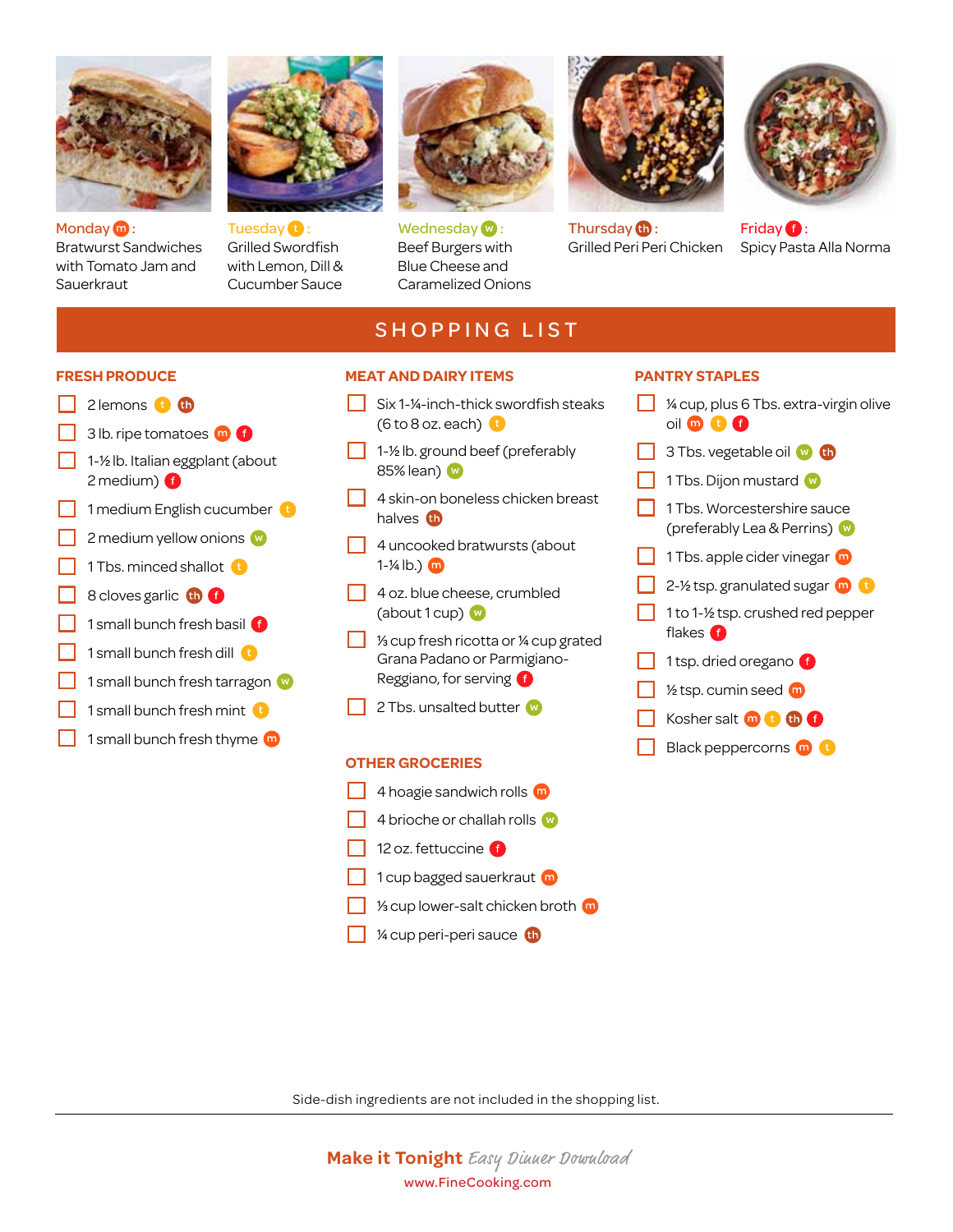# monday

## **Grilled Bratwurst Sandwiches with Tomato Jam and Sauerkraut**

Active/total time: 30 minutes Serves 4

Give those hot dogs and burgers the night off and grill up a sandwich with substance instead. Ripe tomatoes, vinegar, sugar, and fresh thyme make a tangy, jam-like condiment for these hearty sandwiches.

## **3 medium ripe tomatoes (about 1 lb.), cored and chopped**

- **1 Tbs. apple cider vinegar**
- **2 tsp. granulated sugar**
- **1 tsp. finely chopped fresh thyme**
- **Kosher salt and freshly ground black pepper**
- **4 uncooked bratwursts (about 11/4 lb.)**
- **4 hoagie sandwich rolls, split**
- **1 Tbs. extra-virgin olive oil**
- **1/2 tsp. cumin seed**
- **1 cup bagged sauerkraut, drained**
- **1/3 cup lower-salt chicken broth**

Prepare a medium (350°F to 375°F) gas or charcoal grill fire.

Meanwhile, in a small saucepan, combine the tomatoes, vinegar, sugar, thyme, 1/4 tsp. salt, and 1/8 tsp. pepper. Bring to a boil over medium-high heat, reduce the heat to medium, and simmer, stirring often, until most of the liquid evaporates and the mixture resembles a thick, chunky ketchup, about 20 minutes. Season to taste with salt and pepper; set aside.

Grill the sausages, turning occasionally, until

## **vinaigrette. Rainy day grilling**

If you don't have a grill or you're rained out, cook the bratwurst on a grill pan on the stovetop, or broil them. They'll taste just as good. Just be sure to turn them throughout the cooking process, just as you would on the grill.



cooked through and dark golden brown all over, 10 to 15 minutes. During the last few minutes of cooking, toast the sandwich rolls on the grill, 30 seconds to 1 minute per side.

While the sausages are cooking, heat the oil and the cumin seed in a small saucepan over medium heat until fragrant, 2 to 3 minutes. Add the sauerkraut, broth, 1/4 tsp. salt, and 1/8 tsp. pepper and bring to a boil. Cover, reduce the heat to medium low, and simmer, stirring occasionally, for 10 minutes. Season to taste with salt and pepper.

Spread the rolls with some of the tomato jam and then place a sausage inside each. Top the sausages with the sauerkraut and serve.

### *—Liz Pearson,* Fine Cooking *#106*

**nutrition information** (per serving): Calories 830; Calories from Fat 390; Protein 29g; Carbohydrates 79g; Fat 44g; Saturated Fat 13g; Monounsaturated Fat 2g3; Polyunsaturated Fat 4.5g; Sodium 2100mg; Cholesterol 85mg; Fiber 6g

## on the side: **Green salad with peppers and cucumber**

Make a salad from any **greens.** Top with diced **cucumber** and **bell pepper** from toss with a **cider**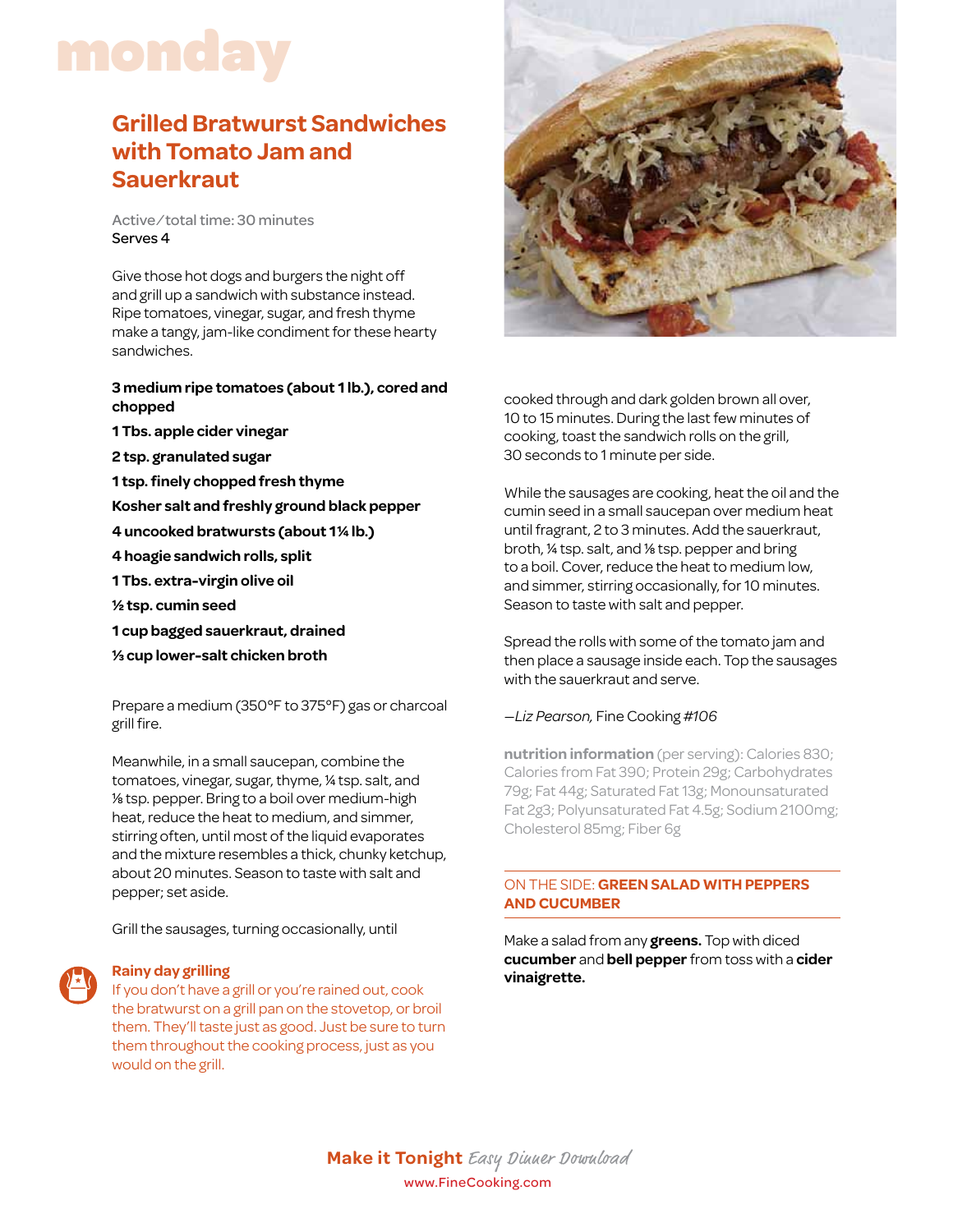# tuesday

## **Grilled Swordfish with Lemon, Dill & Cucumber Sauce**

Active time: 15 minutes | Total time: 30 minutes Serves 4 to 6

Delicate and light, this sauce has a loose texture that's somewhere between a vinaigrette and a salad, perfect for drizzling over fish.

## **1/4 cup extra-virgin olive oil; more for brushing 1 medium English cucumber, peeled and finely diced to yield 2 cups**

- **2 Tbs. fresh lemon juice**
- **1/2 tsp. granulated sugar**
- **Kosher salt and freshly ground black pepper**
- **2 Tbs. minced fresh dill**
- **1 Tbs. minced shallot**
- **2 tsp. minced fresh mint**

**Four 11/4-inch-thick swordfish steaks (6 to 8 oz. each)**

Prepare a medium high (400°F to 475°F) gas or charcoal grill fire. Clean and oil the grill grate.

Put the cucumber in a medium bowl. Add the lemon juice and the sugar, toss to combine, and season with salt and pepper to taste. Stir in the olive oil, dill, shallot, and mint, and add more salt and pepper if necessary. Let sit at room temperature while preparing the fish.

Generously coat both sides of the swordfish with oil and season both sides with salt. Let the fish sit at room temperature for 15 minutes. Grill the fish

## **Swap the swordfish**

If you can't find swordfish, this sauce complements salmon, tuna, or halibut equally well. To keep the cooking time the same, go for fish steaks of the same thickness; fillets will work, too, but the timing may change.



directly over the heat source (covered on a gas grill, uncovered on a charcoal grill), without touching, until they have good grill marks, 2 to 4 minutes. Flip the steaks and grill until the second sides have good grill marks and the fish is done to your liking, another 2 to 4 minutes. (Check for doneness by slicing into one of the thicker pieces.)

Taste the cucumber sauce and adjust the seasoning if necessary. Set aside 1/2 cup for Tuesday's dinner, and serve the fish topped with the remaining sauce.

## *—Maria Helm Sinskey,* Fine Cooking *#86*

**nutrition information** (per serving): Calories 360; Calories from Fat 180; Protein 40g; Carbohydrates 2g; Fat 21g; Saturated Fat 4g; Monounsaturated Fat 12g; Polyunsaturated Fat 3.5g; Sodium 390mg; Cholesterol 65mg; Fiber 0g

## on the side: **Couscous Tabbouleh**

Prepare **couscous** according to package directions, fluffing with a fork when it's ready. When it has cooled slightly, toss it with diced ripe **tomatoes,** thinly sliced **scallions** (white and green parts), plenty of chopped **fresh parsley** and **mint, olive oil,** and **lemon juice.**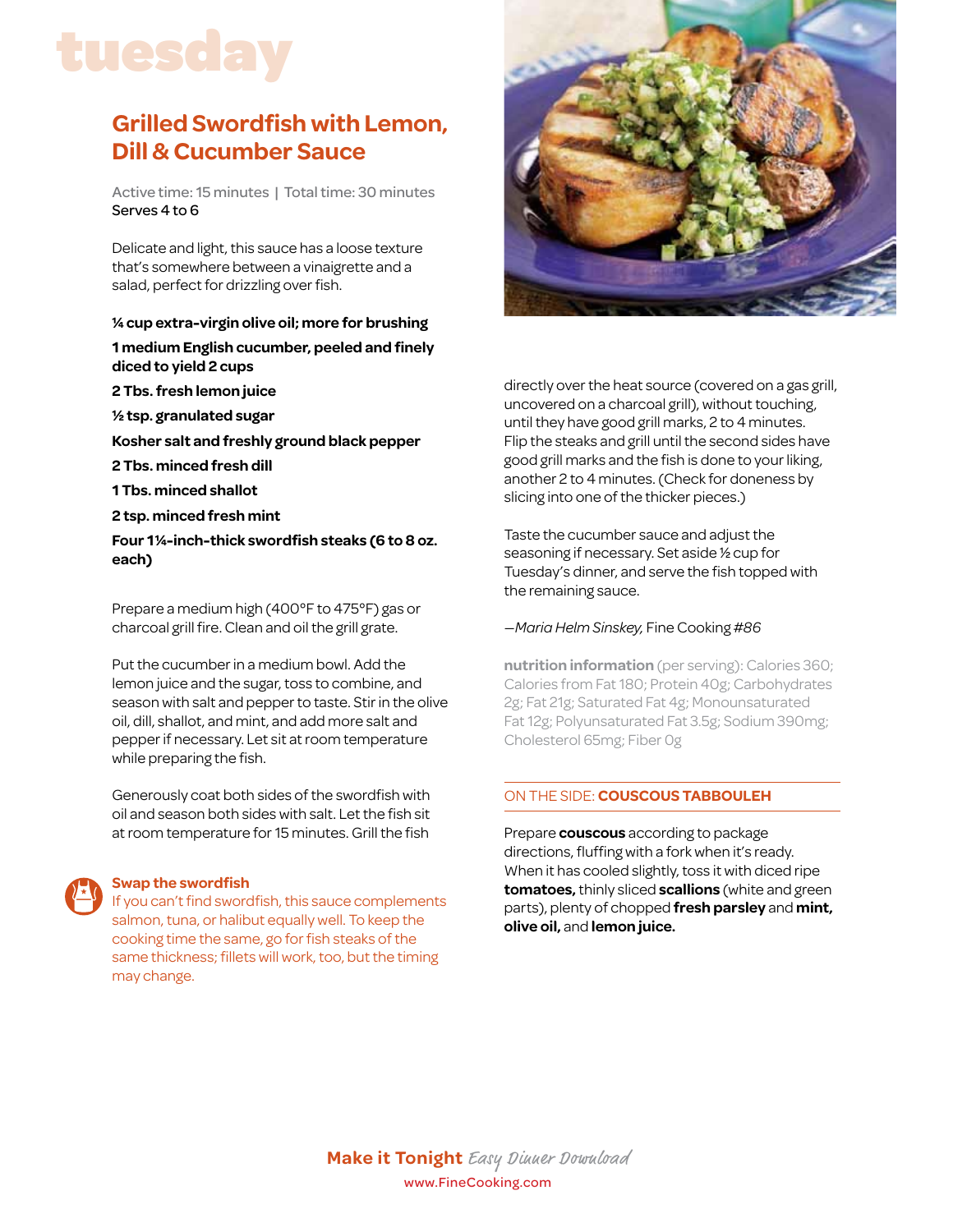## wednesday

## **Blue Cheese Burgers with Caramelized Onions**

Active/total time: 30 minutes Serves 4

Salty blue cheese, sweet onions, and juicy beef are a classic and addictive combination. Cooking the onions is the most time-consuming part of this recipe, but be patient: It's worth it to coax out their deep, earthy flavor.

#### **2 Tbs. unsalted butter**

## **2 medium yellow onions, chopped (about 2 cups)**

- **11/2 lb. ground beef (preferably 85% lean)**
- **1 Tbs. chopped fresh tarragon**
- **1 Tbs. Dijon mustard**
- **1 Tbs. Worcestershire sauce (preferably Lea & Perrins)**
- **Vegetable oil, for the grill**
- **4 oz. blue cheese, crumbled (about 1 cup)**
- **4 brioche or challah rolls, split**

Prepare a medium-high (400°F to 475°F) gas or charcoal grill fire.

Melt the butter in a 12-inch skillet over medium-low heat. Add the onions and cook, stirring often, until golden and soft, about 20 minutes; reduce the heat to low if the onions begin to brown too quickly.

Meanwhile, in a large bowl, thoroughly combine the beef, tarragon, mustard, and Worcestershire sauce with your hands. Form the mixture into four 1/2-inchthick patties.

Oil the grill grate. Grill the burgers, covered, for 3 minutes. Flip the burgers and top with the cheese. Cover and continue to cook until an instant-read thermometer inserted into a burger registers 130°F for medium rare, about 4 minutes more, or 145°F for medium, about 6 minutes more.



When the burgers are nearly done, toast the rolls cut side down on the grill until browned and heated through, 1 to 2 minutes. Serve the burgers in the rolls, topped with the caramelized onions.

## —*Bruce Weinstein* and *Mark Scarbrough*, Fine Cooking #117

**nutrition information** (per serving): Calories 820; Calories from Fat 470; Protein 45g; Carbohydrates 42g; Fat 52g; Saturated Fat 28g; Monounsaturated Fat 11g; Polyunsaturated Fat 1g; Sodium 1000mg; Cholesterol 280mg; Fiber 2g

## on the side: **green beans with cherry tomatoes and olives**

Blanch trimmed **green beans** in well-salted boiling water until crisptender, about 3 minutes. Drain and cool under cold running water. Toss the beans with halved **cherry tomatoes,** chopped **olives, olive oil, red wine vinegar, salt,** and **pepper.**

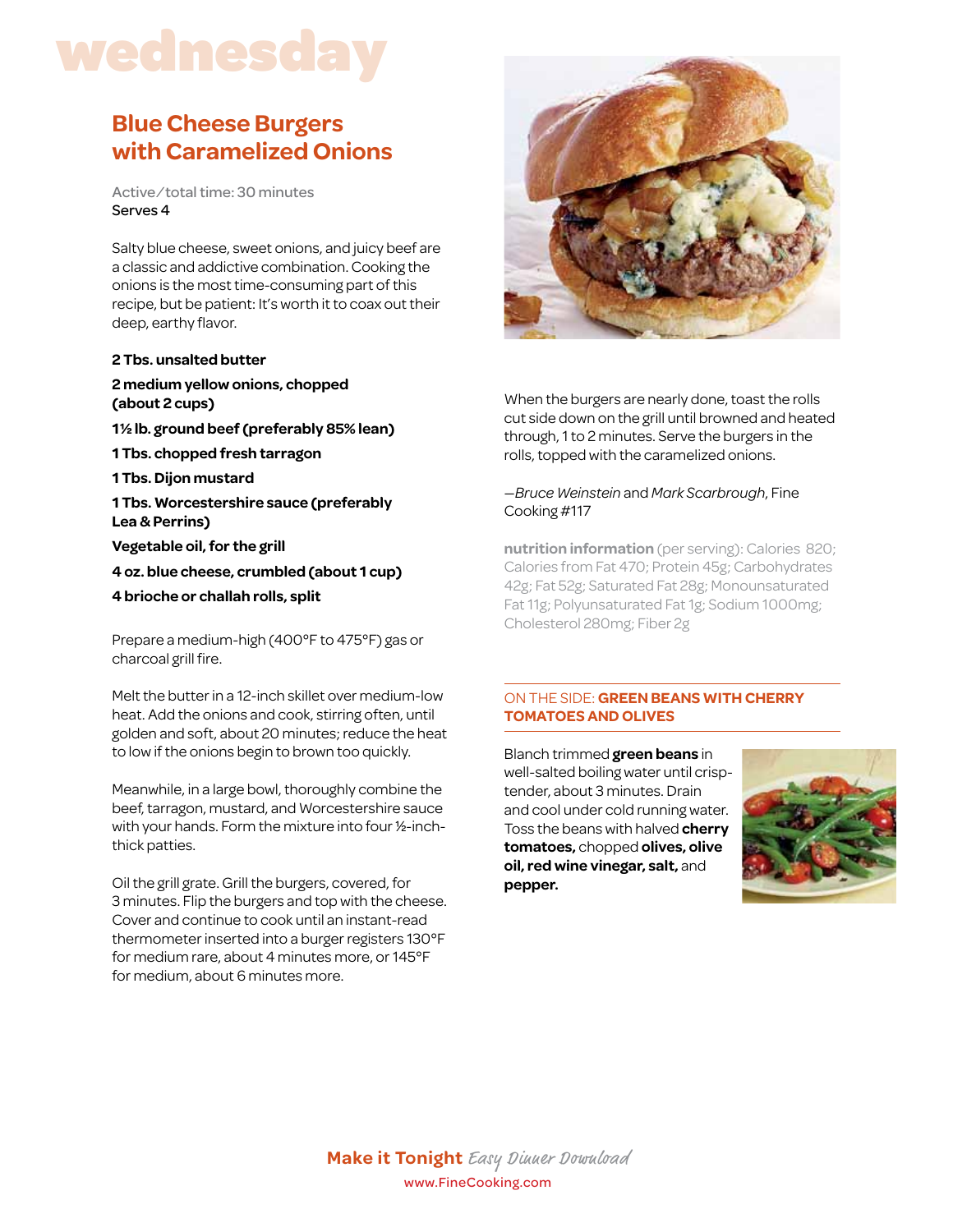# thursday

## **Grilled Peri-Peri Chicken**

Active time: 25 minutes | Total time: 35 minutes Serves 4

A quick and simple chicken dinner is enlivened by peri peri sauce's tangy but mild heat. This could become your go-to grilled chicken.

**6 cloves garlic, finely chopped 1/4 cup peri-peri sauce 2 Tbs. vegetable oil 2 Tbs. finely grated lemon zest Kosher salt 4 skin-on boneless chicken breast halves**

Prepare a medium-high (400°F to 475°F) gas or charcoal grill fire.

Combine the garlic, peri-peri sauce, oil, zest, and 1 tsp. salt in a medium bowl.

Using a meat mallet, pound each chicken breast between two sheets of plastic wrap until uniform in thickness. Add the chicken to the peri-peri mixture, tossing to coat, and marinate for about 10 minutes.

Starting skin side down, grill the chicken, flipping once, until cooked through (160°F), about 15 minutes total. Transfer to a cutting board and let rest for a few minutes. Slice the chicken, if you like, and serve

*—Tami Ganeles Weiser,* Fine Cooking #*147*

## **What is Peri-Peri Sauce?**

Made from a mixture of chiles, spices, citrus, and onion, peri-peri sauce originated in Portuguese cuisine, and is named for the peri peri (or piri piri) chile, native to Africa. It has a thick texture and imparts a unique tangy heat, making it a natural fit for curries and a great match for grilled chicken or fish. Look for it in well-stocked supermarkets near the hot sauces.



**nutrition information** (per serving): Calories 230; Calories from Fat 100; Protein 29g; Carbohydrates 2g; Fat 11g; Saturated Fat 2.5g; Monounsaturated Fat 3.5g; Polyunsaturated Fat 3.5g; Sodium 250mg; Cholesterol 80mg; Fiber 0g

## on the side: **black bean, JícamA, and mango Salad**

In a medium bowl, toss drained and rinsed canned **black beans** with diced **jícama,** diced **mango,** chopped fresh **cilantro, lime juice, hot sauce,** and **Asian (toasted) sesame oil.** Season to taste with **salt** and serve.